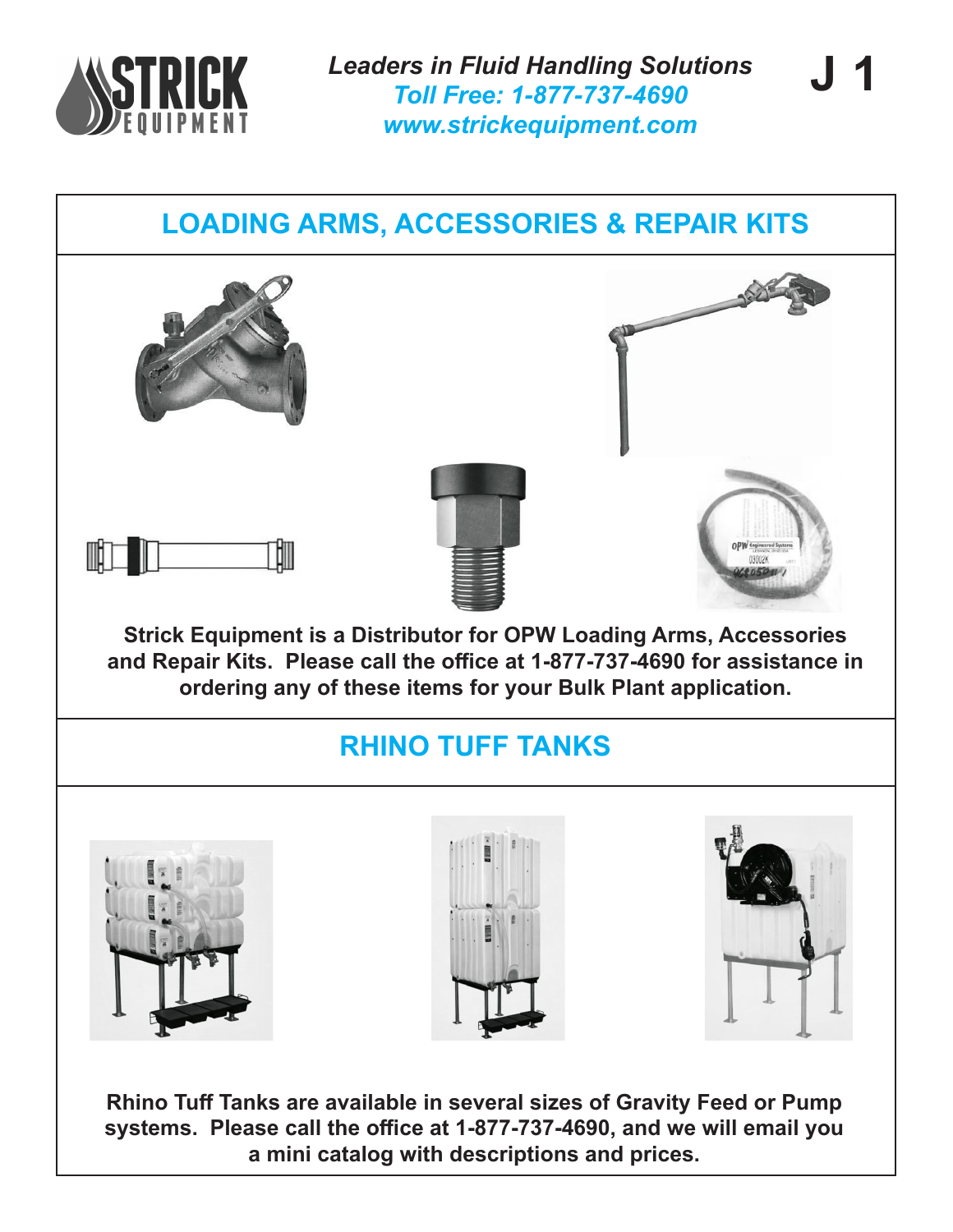![](_page_1_Picture_0.jpeg)

|                                                                                                                                                                                                                                                                                                                                                                                                                                                                                                                                                                                                                                                      |              | <b>SWIVEL JOINTS</b>                            |                  |  |  |  |
|------------------------------------------------------------------------------------------------------------------------------------------------------------------------------------------------------------------------------------------------------------------------------------------------------------------------------------------------------------------------------------------------------------------------------------------------------------------------------------------------------------------------------------------------------------------------------------------------------------------------------------------------------|--------------|-------------------------------------------------|------------------|--|--|--|
|                                                                                                                                                                                                                                                                                                                                                                                                                                                                                                                                                                                                                                                      |              | <b>MODEL#</b>                                   | <b>PREFERRED</b> |  |  |  |
| <b>OPW Swivel Joints</b><br>All Shown as 3600 series                                                                                                                                                                                                                                                                                                                                                                                                                                                                                                                                                                                                 |              | 11/2"<br>27-3620-0151                           | \$210.32         |  |  |  |
| Cast Aluminum, except Styles 10 and 80<br><b>Female NPT both ends</b>                                                                                                                                                                                                                                                                                                                                                                                                                                                                                                                                                                                | <b>20</b>    | 2"<br>27-3620-0201                              | \$313.65         |  |  |  |
|                                                                                                                                                                                                                                                                                                                                                                                                                                                                                                                                                                                                                                                      | Style        | 3"<br>27-3620-0301                              | \$397.80         |  |  |  |
|                                                                                                                                                                                                                                                                                                                                                                                                                                                                                                                                                                                                                                                      |              | $\overline{4"}$<br>27-3620-0401                 | \$494.16         |  |  |  |
| Style 10<br>Style 20<br><b>1 Plane of Rotation</b><br><b>3 Planes of Rotation</b>                                                                                                                                                                                                                                                                                                                                                                                                                                                                                                                                                                    |              | 11/2"<br>27-3630-0151                           | \$248.29         |  |  |  |
| (not Available in Aluminum)                                                                                                                                                                                                                                                                                                                                                                                                                                                                                                                                                                                                                          | 30           | 27-3630-0201                                    | \$335.61         |  |  |  |
|                                                                                                                                                                                                                                                                                                                                                                                                                                                                                                                                                                                                                                                      | Style        | 27-3630-0301<br>4"                              | \$431.28         |  |  |  |
| Style 30,34,35<br>Style 40,44,45                                                                                                                                                                                                                                                                                                                                                                                                                                                                                                                                                                                                                     |              | 27-3630-0401<br>1 172                           | \$511.84         |  |  |  |
| <b>1 Plane of Rotation</b><br><b>1 Plane of Rotation</b>                                                                                                                                                                                                                                                                                                                                                                                                                                                                                                                                                                                             |              | 27-3640-0151<br>ን"                              | \$299.68         |  |  |  |
|                                                                                                                                                                                                                                                                                                                                                                                                                                                                                                                                                                                                                                                      | $\mathbf{a}$ | 27-3640-0201<br>3"                              | \$313.65         |  |  |  |
|                                                                                                                                                                                                                                                                                                                                                                                                                                                                                                                                                                                                                                                      | Style        | 27-3640-0301                                    | \$502.20         |  |  |  |
| Style 60<br><b>Style 50,56,58</b><br><b>2 Planes of Rotation</b><br><b>2 Planes of Rotation</b>                                                                                                                                                                                                                                                                                                                                                                                                                                                                                                                                                      |              | 4"<br>27-3640-0401                              | \$624.99         |  |  |  |
|                                                                                                                                                                                                                                                                                                                                                                                                                                                                                                                                                                                                                                                      | 50<br>Style  | 11/2"<br>27-3650-0151                           | \$451.28         |  |  |  |
|                                                                                                                                                                                                                                                                                                                                                                                                                                                                                                                                                                                                                                                      |              | $2^{\circ}$<br>27-3650-0201<br>$\overline{3}$ " | \$554.20         |  |  |  |
|                                                                                                                                                                                                                                                                                                                                                                                                                                                                                                                                                                                                                                                      |              | 27-3650-0301<br>4"                              | \$712.50         |  |  |  |
| Style 80<br><b>Style 70,76,78</b><br><b>3 Planes of Rotation</b>                                                                                                                                                                                                                                                                                                                                                                                                                                                                                                                                                                                     |              | 27-3650-0401                                    | \$1,042.24       |  |  |  |
| 2 Planes of Rotation<br>(not Available in Aluminum)                                                                                                                                                                                                                                                                                                                                                                                                                                                                                                                                                                                                  | င္စ          | 11/2"<br>27-3660-0151                           | \$403.10         |  |  |  |
| All swivels shown above are the 3600 alumi-<br>num series. Repair kits are available for all<br>OPW swivels. Contact us for pricing<br>OPW Engineered Systems fabricated and cast ball<br>bearing swivel joints offer many outstanding features that<br>contribute to their dependability and long life. Quality<br>construction standards include precision machining and<br>100% penetration welding by certified welders. OPW<br>swivel joints allow you to construct a metal piping system<br>that is moveable, flexible and reliable.<br>Also available in stainless steel, carbon steel, cast<br>bronze and ductile iron.<br>Call for details! |              | 27-3660-0201                                    | \$576.37         |  |  |  |
|                                                                                                                                                                                                                                                                                                                                                                                                                                                                                                                                                                                                                                                      |              | 3"<br>27-3660-0301                              | \$679.64         |  |  |  |
|                                                                                                                                                                                                                                                                                                                                                                                                                                                                                                                                                                                                                                                      |              | 4"<br>27-3660-0401                              | \$926.43         |  |  |  |
|                                                                                                                                                                                                                                                                                                                                                                                                                                                                                                                                                                                                                                                      |              | 11/2"<br>27-3670-0151                           | \$498.58         |  |  |  |
|                                                                                                                                                                                                                                                                                                                                                                                                                                                                                                                                                                                                                                                      |              | 2"<br>27-3670-0201                              | \$576.37         |  |  |  |
|                                                                                                                                                                                                                                                                                                                                                                                                                                                                                                                                                                                                                                                      |              | 3″<br>27-3670-0301                              | \$777.92         |  |  |  |
|                                                                                                                                                                                                                                                                                                                                                                                                                                                                                                                                                                                                                                                      |              | 4"<br>27-3670-0401                              | \$1,151.85       |  |  |  |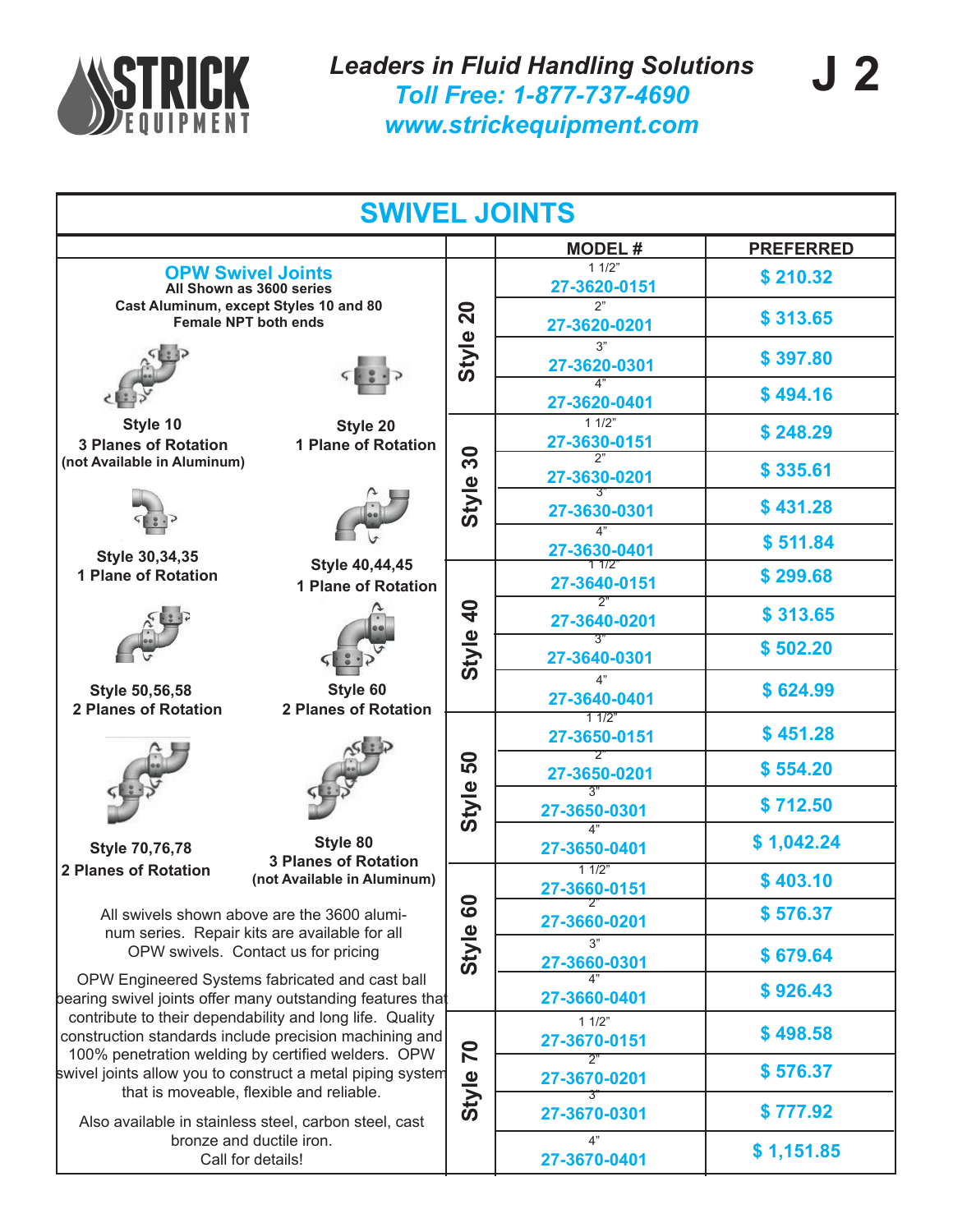![](_page_2_Picture_0.jpeg)

*Leaders in Fluid Handling Solutions Toll Free: 1-877-737-4690 www.strickequipment.com*

![](_page_2_Picture_3.jpeg)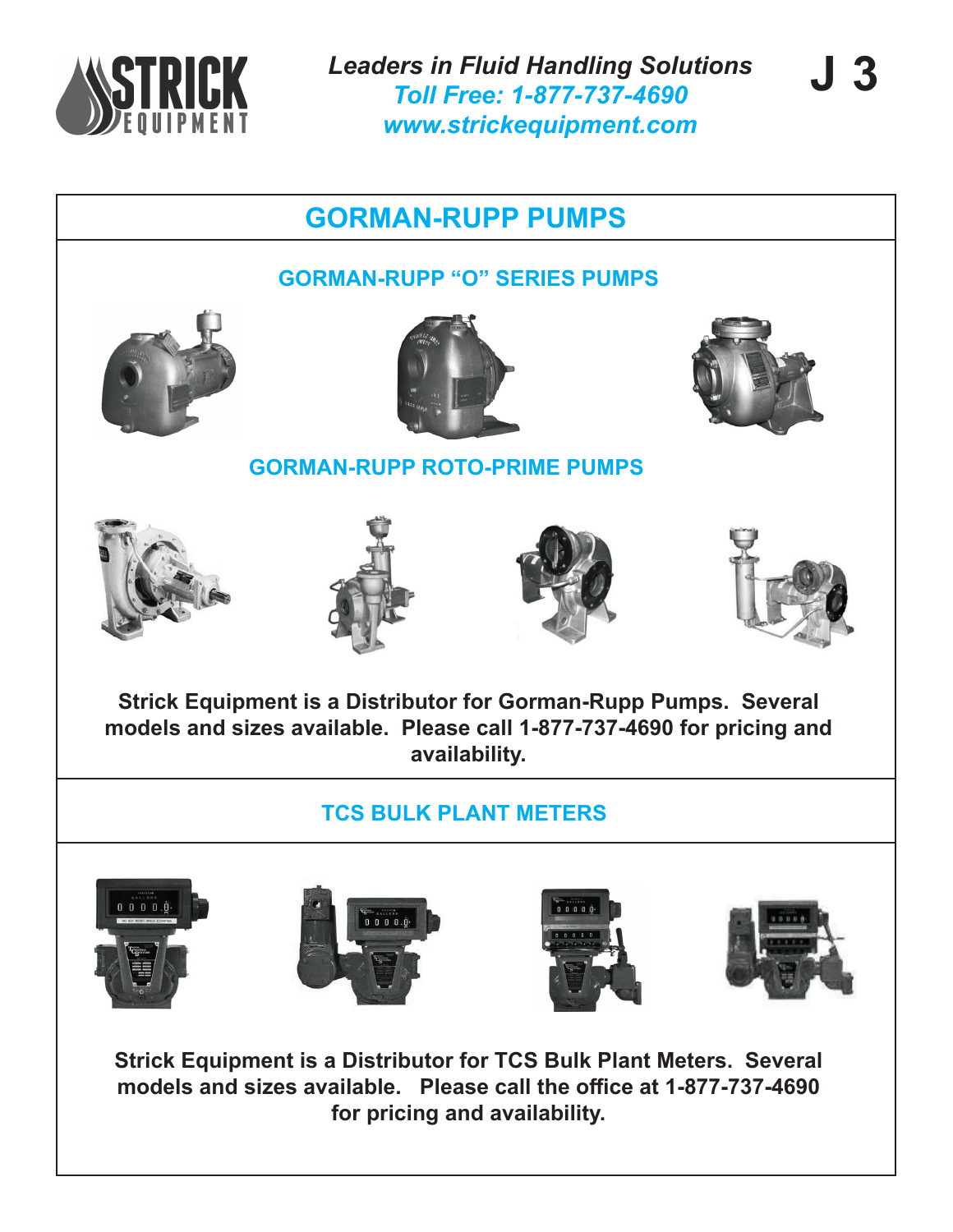![](_page_3_Picture_0.jpeg)

| <b>DECKO PUMPS AND IMPELLERS</b>                                                                                                                                                                                                                                                                                                                                                                                                                                                                                                                                                          |                                    |                                                                                                                                                                                                                                                                                       |                                         |                  |  |
|-------------------------------------------------------------------------------------------------------------------------------------------------------------------------------------------------------------------------------------------------------------------------------------------------------------------------------------------------------------------------------------------------------------------------------------------------------------------------------------------------------------------------------------------------------------------------------------------|------------------------------------|---------------------------------------------------------------------------------------------------------------------------------------------------------------------------------------------------------------------------------------------------------------------------------------|-----------------------------------------|------------------|--|
| <b>Decko Pump</b><br>This is the original Simer impeller pump used for<br>years in the petroleum industry to transfer fuel or<br>water from small tanks and sumps. It can be easily<br>mounted on a channel iron or wooden base using<br>a 2 piece coupling and a foot mounted motor. The<br>pump is available in 3/4" (BP20X) or 1" (BP21X) with<br>the X signifying an impeller suitable for fuel.                                                                                                                                                                                      |                                    | <b>MODEL#</b>                                                                                                                                                                                                                                                                         | <b>PREFERRED</b>                        |                  |  |
|                                                                                                                                                                                                                                                                                                                                                                                                                                                                                                                                                                                           |                                    | 52-BP20X<br>3/4"<br>Up to 15 GPM                                                                                                                                                                                                                                                      | \$258.29                                |                  |  |
|                                                                                                                                                                                                                                                                                                                                                                                                                                                                                                                                                                                           |                                    | 52-BP21X<br>1"<br>Up to 28 GPM                                                                                                                                                                                                                                                        | \$338.18                                |                  |  |
|                                                                                                                                                                                                                                                                                                                                                                                                                                                                                                                                                                                           |                                    | <b>Decko Impeller Kits</b>                                                                                                                                                                                                                                                            | 52-53X                                  | \$56.59          |  |
| Kit includes impeller, shaft and body gasket.<br>52-53X fits BP20X, 52-63X fits BP21X                                                                                                                                                                                                                                                                                                                                                                                                                                                                                                     |                                    | 52-63X                                                                                                                                                                                                                                                                                | \$71.72                                 |                  |  |
| Decko "The Bull Dog"<br>The Bull Gog incorporates a Simer impeller<br>pump with 1/2 HP GE commercial grade<br>motor, 8' grounded power cord, base,<br>coupling and guard for a system that is<br>easy to carry and quick to set up. Just add<br>quick couplers and 1" suction and discharge<br>hoses. The Bull Dog is capable of up to 28<br>GPM and can handle most corrosive and<br>flammable liquids, as well as water up to<br>180*                                                                                                                                                   |                                    | 52-90000<br>Non-explosion<br>Proof                                                                                                                                                                                                                                                    | \$1,144.93                              |                  |  |
|                                                                                                                                                                                                                                                                                                                                                                                                                                                                                                                                                                                           |                                    | 52-91000<br>Explosion<br>Proof                                                                                                                                                                                                                                                        | \$1,958.53                              |                  |  |
|                                                                                                                                                                                                                                                                                                                                                                                                                                                                                                                                                                                           | <b>GORMAN-RUPP "O" SERIES PUMP</b> |                                                                                                                                                                                                                                                                                       |                                         |                  |  |
|                                                                                                                                                                                                                                                                                                                                                                                                                                                                                                                                                                                           |                                    | <b>Electric Motor Driven Self-Priming</b>                                                                                                                                                                                                                                             | <b>MODEL#</b>                           | <b>PREFERRED</b> |  |
| <b>Centrifugal Pump</b><br><b>Pump Specifications:</b><br>Size: 2" x 2" NPT - Female<br>Pump casing: Max. operating pressure 28 psi.                                                                                                                                                                                                                                                                                                                                                                                                                                                      |                                    | 08-02C3-X.75 1P<br>.75 H.P. Single Phase                                                                                                                                                                                                                                              | \$1,886.40                              |                  |  |
|                                                                                                                                                                                                                                                                                                                                                                                                                                                                                                                                                                                           |                                    | Enclosed type, five vane impeller: Handles<br>11/32" diameter spherical solids<br>Seal: Type 21, mechanical, self-lubricated.<br>Carbon rotating face. Ni-resist stationary face.<br>Fluorocarbon elastomers (viton or equivalent).<br>Stainless steel type 18-8 cage and spring. Max | 08-02C3-X.75 3P<br>.75 H.P. Three Phase | \$1,925.10       |  |
| temperature of liquid pumped, 160*F.<br>.75 H.P. Motor Specifications<br>2 H.P. Motor Specifications<br>Type: Explosion Proof<br><b>Type: Explosion Proof</b><br>Frame Size: 56<br>Frame Size: 56<br>Electrical:<br>Electrical:<br>-Single Phase; 115V/230V, 60 HZ,<br>-Single Phase; 115V/230V, 60 HZ,<br>20/10 approx. full load amps.<br>11/5.5 approx. full load amps.<br>-Three phase; 230V/460V, 60 Hz,<br>-Three phase; 230V/460V, 60 Hz,<br>230V/460V, 60 Hz, 3.21/1.6 approx<br>230V/460V, 60 Hz, 5.8/2.9 approx<br>full load amps.<br>full load amps.<br>RPM: 3450<br>RPM: 3450 |                                    | 08-02C3-X2 1P<br>2 H.P. Single Phase                                                                                                                                                                                                                                                  | \$2,503.80                              |                  |  |
|                                                                                                                                                                                                                                                                                                                                                                                                                                                                                                                                                                                           |                                    | 08-02C3-X2 3P<br>2 H.P. Three Phase                                                                                                                                                                                                                                                   | \$2,283.30                              |                  |  |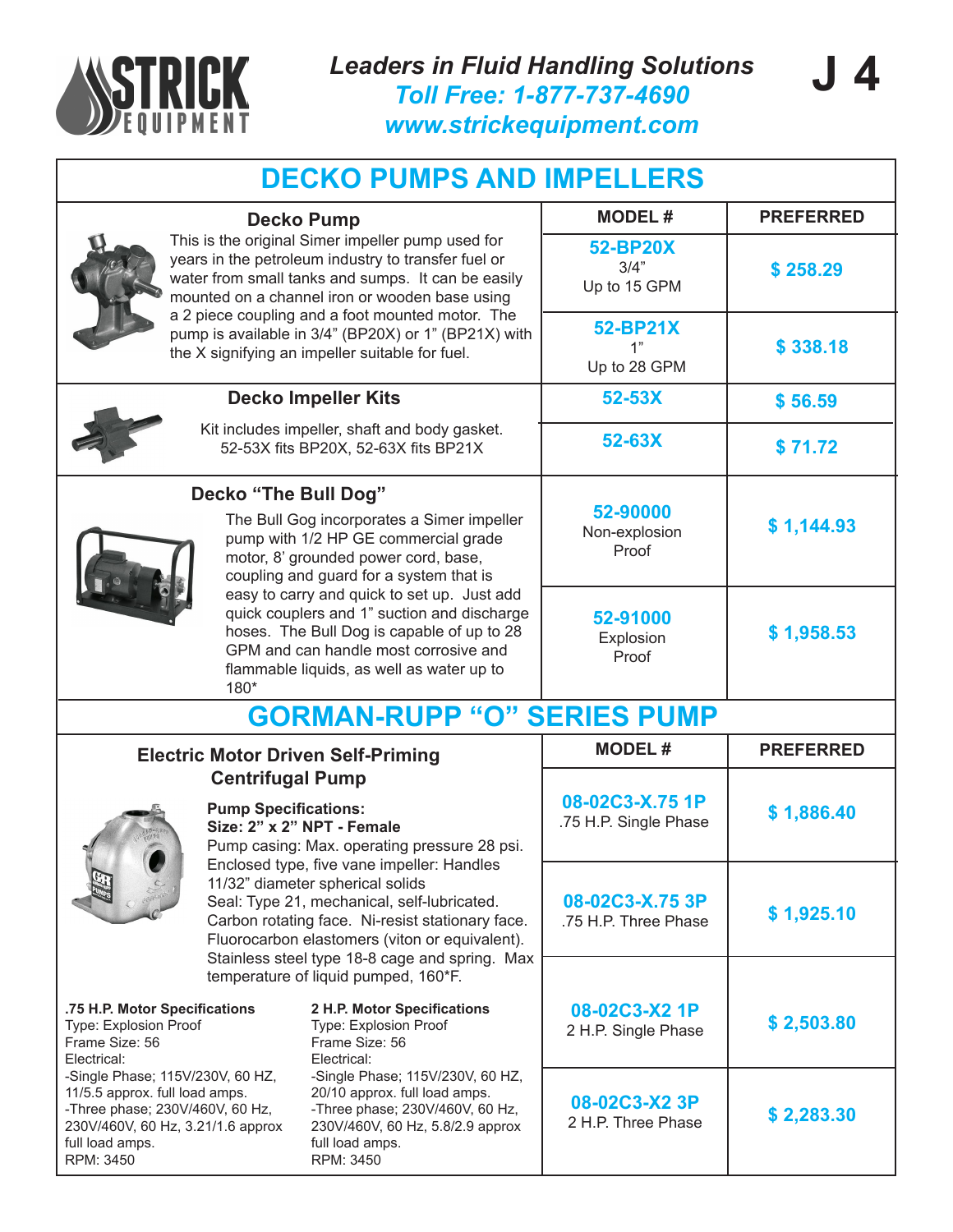![](_page_4_Picture_0.jpeg)

## **GORMAN-RUPP ENGINE DRIVEN FUEL TRANSFER PUMPS**

The safest way to approach any hazardous operation is to use a pump that's built to handle the job. Gorman-Rupp offers Shield-A-Spark pumps to transfer and deliver flammable liquids with peace of mind. Four Models are available in 2" and 3" discharge sizes.

#### **Gorman-Rupp Model 82D1-XR550-X Self-Priming Centrifugal Pump Gasoline Engine Driven**

#### **Pump Specifications:**

Size: 2" x 2" NPT - female

Pump casing: Max operating pressure 50 psi.

Semi-open type, three vane impeller: Handles 5/8" diameter spherrical solids.

Seal: Type 21, mechanical, self-lubricated. Carbon rotating face. Ni-resist stationary face. Fluorocarbon elastomers (viton or equivalent). Stainless steel type 18-8 cage and spring. Max temperature of liquid pumped, 160\*

![](_page_4_Picture_11.jpeg)

**Engine Specifications:**

Model: Briggs & Stratton XR550 Type: Four cycle, air cooled, gasoline engine Full load operating time: 1.9 hours Starter: Rope Rewind Displacement: 13.4 Cu. In (219 cc)

Standard Equipment Roll cage w/ rubber feet. 90\*discharge elbow (Showen)

**Gorman-Rupp's Shield-A-Spark self priming pumps have spark and splashshielded engine, muffler and fuel fill cap. They also have spark plugs, ignition wire, sealed toggle ignition switch, approved spark-arrestor muffler, non-combustible air filter and long-life valves. This unit is designed to handle volatile, flammable liquids.**

| irter. Rope Rewing<br>placement: 13.4 Cu. In (219 cc).                 | <b>MODEL#</b>   | <b>PREFERRED</b> |
|------------------------------------------------------------------------|-----------------|------------------|
| Optional Equipment: Two Wheel kit assembly<br>w/ semi-pneumatic tires. | 08-82D1-XR550-X | \$3,307.50       |

#### **Pump Specifications: Gorman-Rupp Model 82D1-1B20FT4-X Self-Priming Centrifugal Pump Diesel Engine Driven**

Size: 2" x 2" NPT - female

Standard Equipment Roll cage w/ rubber feet.

90\*discharge elbow (Showen)

Pump casing: Max operating pressure 62 psi.

**Up to 25' of suction lift Up to 200 GPM**

**Depending on the application**

**Pump Specifications:** Size: 3" x 3" NPT - female

Semi-open type, three vane impeller: Handles 5/8" diameter spherrical solids. Seal: Type 1, mechanical, self-lubricated. Carbon rotating face. Ni-resist stationary

face. Fluorocarbon elastomers (viton or equivalent). Stainless steel type 18-8 cage and spring. Max temperature of liquid pumped, 160\*

**Engine Specifications:**

w/ semi-pneumatic tires.

Model: Hatz 1B20 Type: Four cycle, air cooled, diesel engine Full load operating time: 1.8 hours Starter: Rope Rewind Displacement: 13.4 Cu. In (219 cc)

Optional Equipment: Two Wheel kit assembly

**Gorman-Rupp's Shield-A-Spark self priming pumps have spark and splashshielded engine, muffler and fuel fill cap. They also have spark plugs, ignition wire, sealed toggle ignition switch, approved spark-arrestor muffler, non-combustible air filter and long-life valves. This unit is designed to handle volatile, flammable liquids.**

| ັ |                   |                  |
|---|-------------------|------------------|
|   | MODEL #           | <b>PREFERRED</b> |
|   | 08-82D1-1B30FT4-X | \$ 5.170.50      |

![](_page_4_Picture_26.jpeg)

Standard Equipment Roll cage w/ rubber feet. Optional Equipment: Two Wheel kit assembly 90\*discharge elbow (Showen) w/ semi-pneumatic tires. **08-82E1-L100WFT4-X**

> Semi-open type, three vane impeller: Handles 3/4" diameter spherrical solids. Seal: Type 1, mechanical, self-lubricated. Carbon rotating face. Ni-resist stationary face. Fluorocarbon elastomers (viton or equivalent). Stainless steel type 18-8 cage and spring. Max temperature of liquid pumped, 160\*

Pump casing: Max operating pressure 92 psi.

### **Gorman-Rupp Model 83A1-L100WFT4-X Self-Priming Centrifugal Pump Diesel Engine Driven**

![](_page_4_Picture_29.jpeg)

**Up to 25' of suction lift Up to 380 GPM Depending on the application**

Standard Equipment Roll cage w/ rubber feet. 90\*discharge elbow (Showen)

**Engine Specifications:** Model: Yammer L100EE Type: Single cylinder, four cycle, air cooled, diesel engine. Full load operating time: 2.1 hours Starter: Rope Rewind Displacement: 25.5 Cu. In (418 cc)

Optional Equipment: Wheel kit assembly w/ semi-pneumatic tires.

**Gorman-Rupp's Shield-A-Spark self priming pumps have spark and splashshielded engine, muffler and fuel fill cap. They also have spark plugs, ignition wire, sealed toggle ignition switch, approved spark-arrestor muffler, non-combustible air filter and long-life valves. This unit is designed to handle volatile, flammable liquids.**

| <b>MODEL#</b>      | <b>PREFERRED</b> |
|--------------------|------------------|
| 08-83A1-L100WFT4-X | \$7,683.30       |

![](_page_4_Picture_36.jpeg)

**\$ 7,685.10**